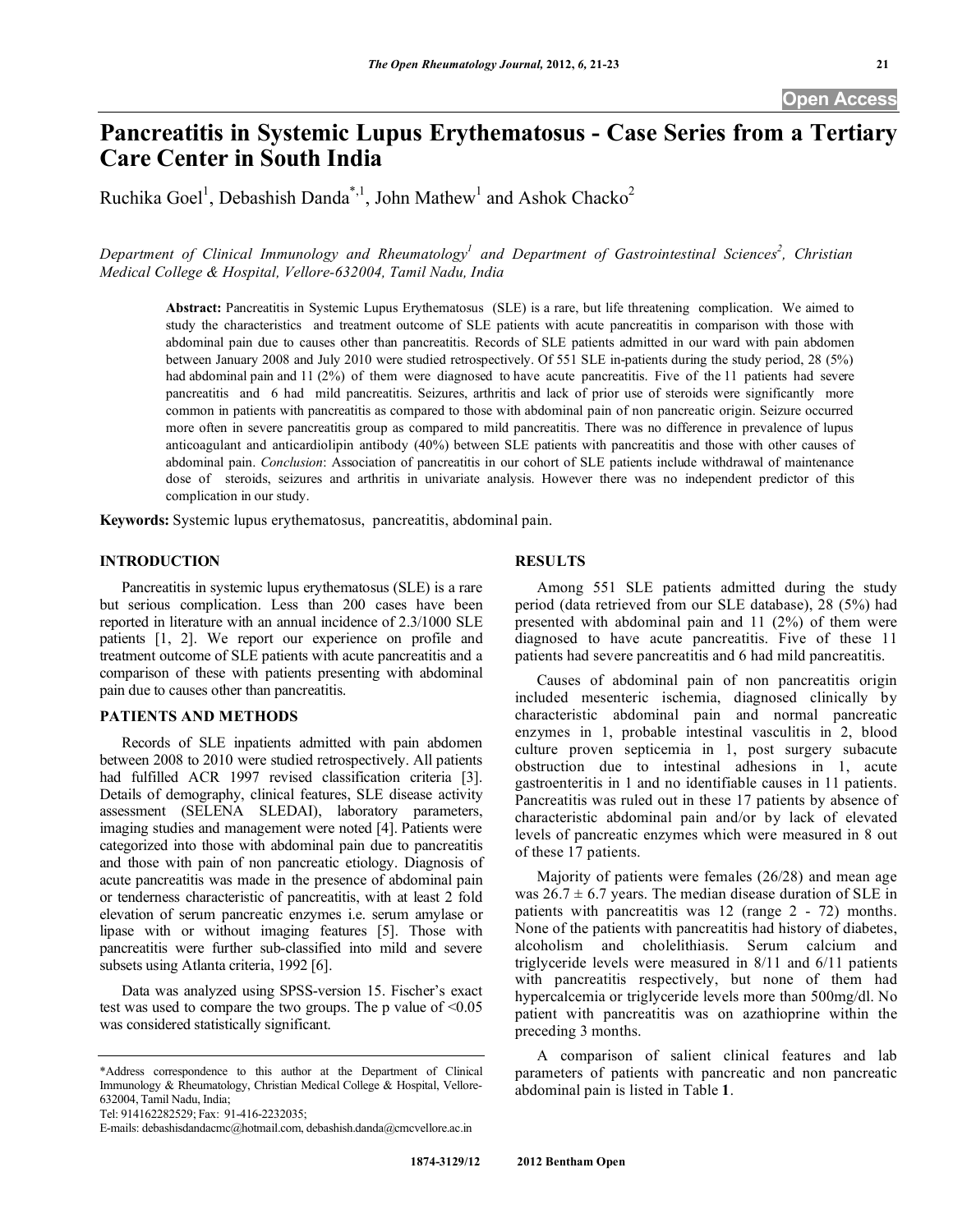| <b>Parameters</b>                              | <b>Abdominal Pain of Non Pancreatic Origin</b> | <b>Abdominal Pain Due to Pancreatitis</b> |
|------------------------------------------------|------------------------------------------------|-------------------------------------------|
| Cutaneous involvement                          | 3/17                                           | 6/11                                      |
| Articular involvement                          | 4/17                                           | $9/11*$                                   |
| Serositis (pleural/pericardial effusion)       | 3/17                                           | 4/11                                      |
| <b>GTCS</b>                                    | 0/17                                           | $6/11*$                                   |
| Psychosis                                      | 1/17                                           | 0/11                                      |
| Anemia                                         | 16/17                                          | 11/11                                     |
| Leucopenia (WBC count < 4000/mm3)              | 4/17                                           | 3/11                                      |
| Thrombocytopenia (platelet count < 100000/mm3) | 4/17                                           | 2/11                                      |
| Proteinuria (24 hr urine protein $>$ 500mg)    | 11/15                                          | 4/10                                      |
| Elevated creatinine $(>1.4 \text{ mg/dl})$     | 1/11                                           | 5/11                                      |
| Low C3 $(< 90$ mg/dl)                          | 11/15                                          | 11/11                                     |
| Low C4 $(< 10$ mg/dl)                          | 8/15                                           | 10/11                                     |
| Positive LA by dRVVT test                      | 7/8                                            | 4/10                                      |
| Positive aCLA $(> 12$ U/ml)                    | 6/13                                           | 4/10                                      |
| Mean SLEDAI                                    | $15 \pm 12$                                    | $22 \pm 11$                               |

**Table 1. A Comparison of Salient Clinical Features and Lab Parameters of Patients** 

GTCS: generalized tonic clonic seizure, LA: lupus anticoagulant, ACLA : anticardiolipin antibody.

 $* p < 0.05$ .

## **DISCUSSION**

 Articular involvement and occurrence of generalized tonic clonic seizures were significantly more common in patients with pancreatitis. This could be explained by high SLE disease activity in these patients. Other factors contributing to higher frequency of seizures in these patients could be electrolyte imbalance, antiphospholipid antibody syndrome or renal failure. Though 40% of our SLE patients with pancreatitis tested positive for antiphospholipid antibodies i.e. Lupus anticoagulant (LA) or Anticardiolipin antibody (aCLA), this frequency was not significantly different from that in patients with abdominal pain of non pancreatic origin, similar to that reported in earlier series [7]. None of our patients with pancreatitis had psychosis and only one had skin rash suggestive of cutaneous vasculitis, which was less frequent than reported incidence in series by Makol *et al.,* [7].

Lack or withdrawal of prior steroid usage was also significantly associated with pancreatitis (7/11 *vs* 4/17, p< 0.05) in our series. Moreover , withdrawl of low dose maintenance steroid therapy was more often seen in severe as compared to mild pancreatitis (4/6 *vs* 0/5, p= 0.061). These associations could again reflect relapse of disease activity due to suboptimal therapy. The association of high SLE disease activity with bad outcome in pancreatitis has already been reported in a previous study [8].

 A multivariate analysis was done for independent predictors for pancreatitis, using the above three items found significant in univariate analysis and it did not reveal any significance probably due to smaller number of patients. Once pancreatitis was diagnosed, all our patients were treated with high dose steroids irrespective of severity status of pancreatitis. One patient was given anticoagulation in addition, due to moderately positive lupus anticoagulant and deep vein thrombosis.

 Four patients (36%) had adverse outcome in the form of fatality in 2 and multiorgan dysfunction requiring ventilatory support in the remaining two. This figure is higher than that in other studies, which could possibly be explained by higher infection rate in our patients [2, 7, 9].

 In summary, pancreatitis was rare (2%) in our cohort of inpatients with SLE. Seizures, arthritis and discontinuation of maintenance dose of steroids were significantly more common in patients with pancreatitis, when compared to those with abdominal pain of non pancreatic origin. Occurrence of seizure went hand in hand with severity of pancreatitis. Forty percent of SLE patients with pancreatitis had antiphospholipid antibodies, similar to that in SLE patients with other causes of abdominal pain.

## **ACKNOWLEDGEMENT**

Declared none.

#### **CONFLICT OF INTEREST**

Declared none.

#### **REFERENCES**

- [1] Tian XP, Zhang X. Gastrointestinal involvement in systemic lupus erythematosus: Insight into pathogenesis, diagnosis and treatment. World J Gastroenterol 2010; 16(24): 2971-7.
- [2] Pascual-Ramos V, Duarte-Rojo A, Villa AR, *et al*. Systemic lupus erythematosus as a cause and prognostic factor of acute pancreatitis. J Rheumatol 2004; 31(4): 707-12.
- [3] Hochberg MC. Updating the American College of Rheumatology revised criteria for the classification of systemic lupus erythematosus. Arthritis Rheum 1997; 40(9): 1725.
- [4] Petri M, Kim MY, Kalunian KC, *et al*. Combined oral contraceptives in women with systemic lupus erythematosus. N Engl J Med 2005; 353(24): 2550-8.
- [5] Kiriyama S, Gabata T, Takada T, *et al*. New diagnostic criteria of acute pancreatitis. J Hepatobiliary Pancreat Sci 2010; 17 (1): 24-36.
- [6] Bradley EL, 3rd. A clinically based classification system for acute pancreatitis. Summary of the International Symposium on Acute Pancreatitis, Atlanta, Ga, September 11 through 13, 1992. Arch Surg 1993; 128(5): 586-90.
- [7] Makol A, Petri M. Pancreatitis in systemic lupus erythematosus: frequency and associated factors - a review of the Hopkins Lupus Cohort. J Rheumatol 2010; 37(2): 341-5.